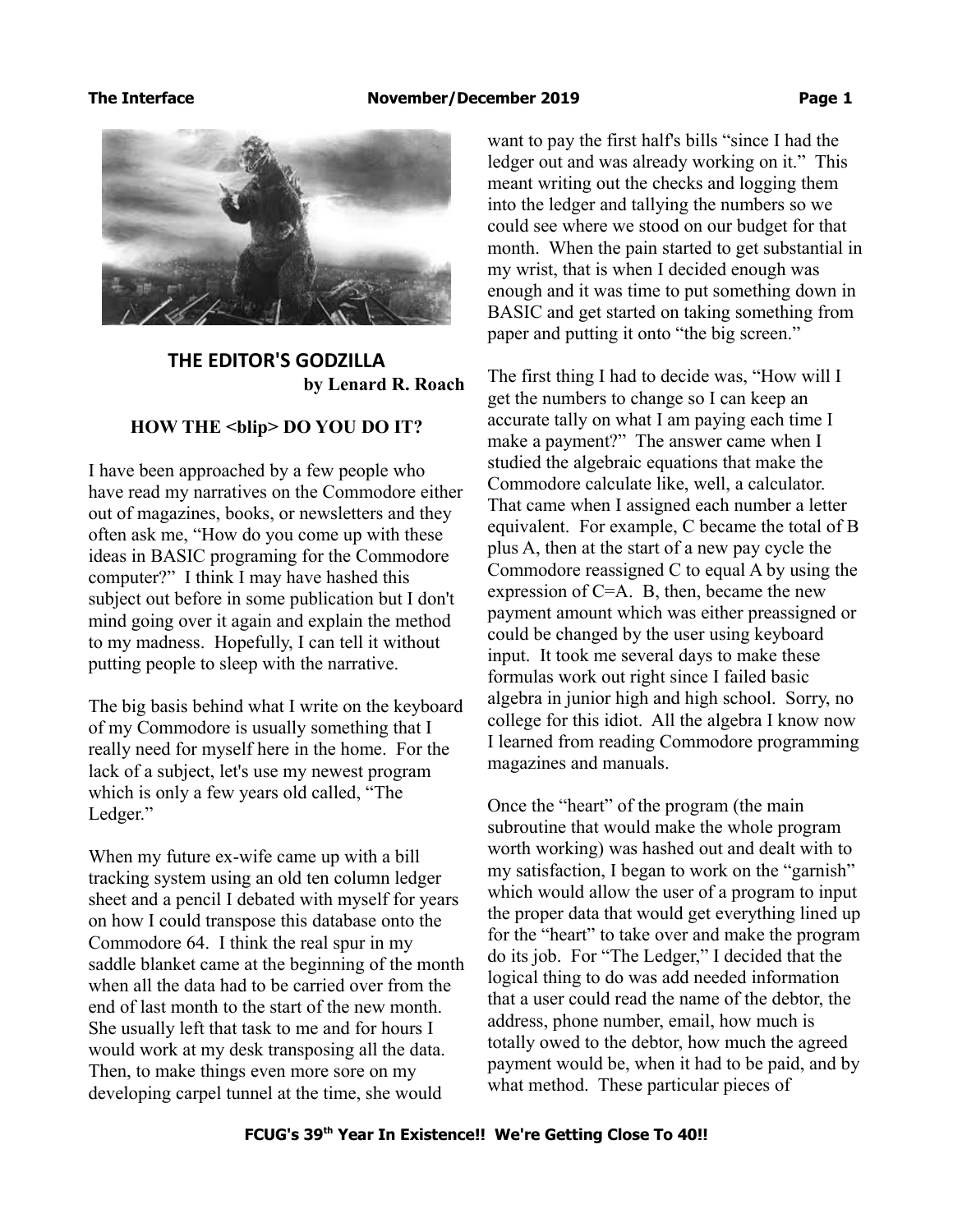information would be placed in as PRINT INPUT commands. Only those pieces of inforamtion needing numerical commands received INPUT commands without the use of the \$ tag along.

Once the "heart" and "garnish" were all put in place, I alpha tested a program to see how well everything fit as a whole. One thing I do like is when a program comes together and works great on first run but that has happened to me only once and I don't think it will be repeated. I know there's usually a loose command that I needed to tie up or I forgot to add an INPUT somewhere. Sometimes it took longer to get a program to "clean up" properly than it did to actually write something that worked. That is, it worked right, but it just didn't "feel" right.

The last thing I did to was get out a copy of an ASCII graphics screen writing program and start working on a introduction screen that I could tie into the whole program using a series of PEEKS and POKES and make it look as professional as possible. I know that many users would like to see something more "hi-res" but until I can find a program that would allow me to draw up such images many users will have to stick with the cheap ASCII graphics offered by the keyboard of the Commodore. I personally don't mind them since they are an upgrade to what I have been using, which was nothing.

Once everything was finally complete and ready for what I thought was distribution to the Commodore public, I try to find one or two users out in the Commodore universe who were willing to take some time out of their busy lives and beta test the work just to see if it could be used by a average Joe. Sure, alpha testing told me a lot but as I go through a program countless dozens of times, I began to find ways around the quirks and still get the program to work the way I wanted it to. With beta testing, I would have a way to find out where I have been "cheating" and make the necessary corrections.

Out of all this, there is still one weakness that I have yet to conquer in writing BASIC programs for the Commodore and that is the need to create user manuals for all that I have written. Even though I have written about five Commodore progams in my lifetime only two of them have actual user guides and those would be "The Envelope Addressor V4.2" and "Check It Out." Each of these programs were published in magazines. "TEA 4.2" was published in "Loadstar" and "Check It Out" was published by "RUN." The other three are available to the public by either mail order or whenever I get a chance to get out to a Commodore related event usually held on the West Coast. Many users of Commodore have informed me that my work on the machine is becoming antiquated but in my own personal use, which is how these works began in the first place, they are all still very much a vital part of the work that I do to keep things going here at the house.



We are looking forward to having the next issue of "The Interface" out in the mail or at the meeting no later than March 15<sup>TH</sup>, 2020.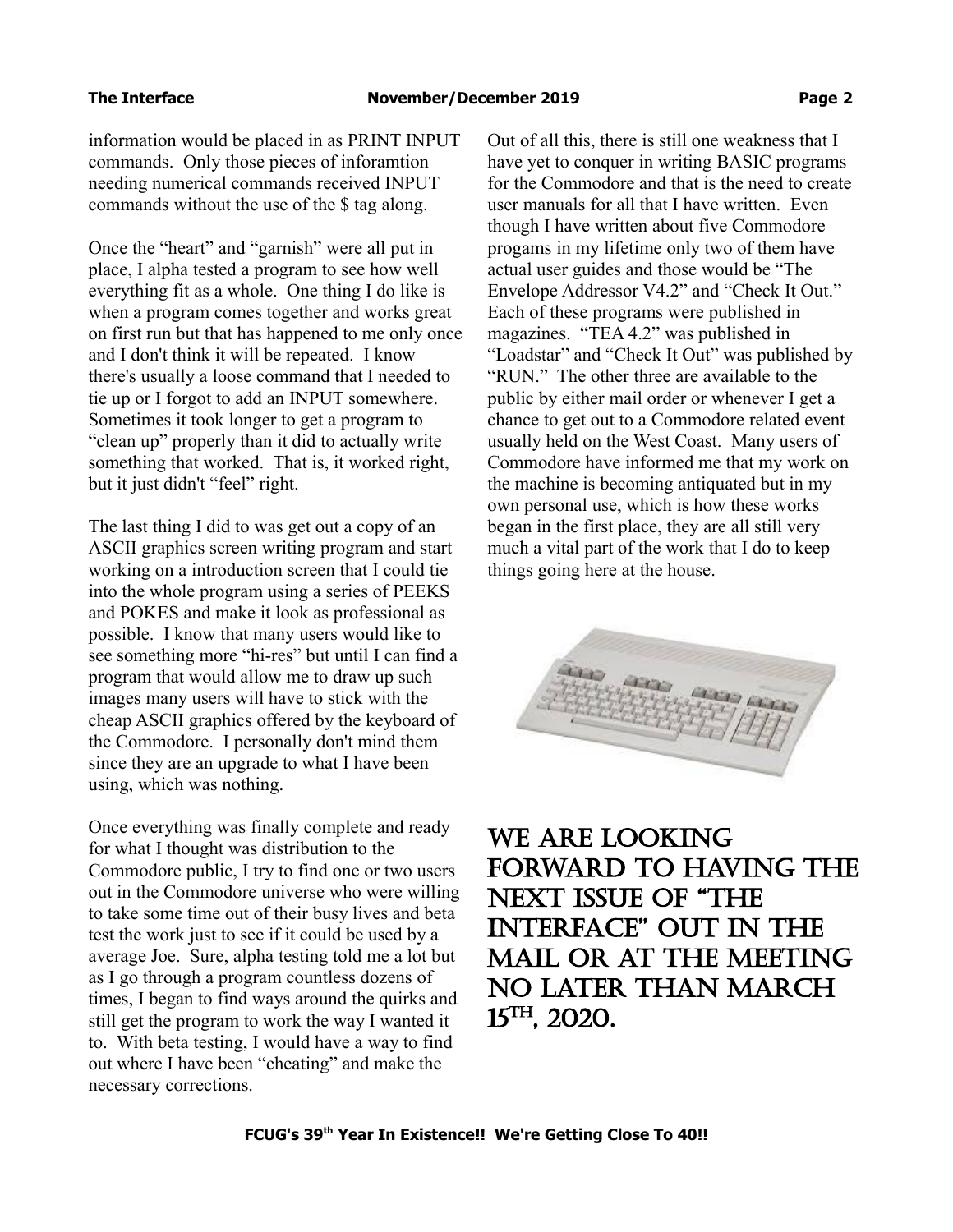# **MONTHLY MEETING REPORTS**

**by Robert Bernardo & Dick Estel**

# **November 2019**

### **by Robert Bernardo**

Our November meeting started with Dave arriving early, Robert arriving a few minutes late, and Roger arriving later. Because the weather was good, Robert decided to set up all the computer gear in the covered patio of the Panera Bread Restaurant. That decision would come back to haunt him.

After small talk and lunch, Robert talked a little bit of his job of videotaping the presentations at the October Amiwest Show in Sacramento. He spent about 18 hours filming the event which spanned 5 days and then many more hours editing the videos and uploading them to Youtube.

He then spoke about the upcoming Downtown Los Angeles Mini-Maker Faire which was to happen on December 7. He would have Commodores, Amigas, and a Texas Instruments TI-99A at an exhibit entitled, "Classic Los Angeles Computers!" He invited all to come to the show.

Robert brought in some hardware from the collection of the late Bogdan Macri of the Southern California Commodore & Amiga Network. The hardware was Hewlett-Packard graphing, scientific calculators, and Dave and Roger picked up a few of them – all for free!

Dave, Robert, and Roger then tried out the latest C64 games -- Rocket 'N Roll (shoot spaceships), Keystone Kapers (a platform game ported from the Atari 2600), Croaky (a Frogger-type game), Alien 8 (based on the Spectrum Hide original message game where the player searches various rooms to solve an unspecified mystery), and Zilsspleef (a game in which you have to avoid hidden mines and solve an unspecified mystery, too). Then there is the music player compilation, XOXOX Softpack (which was incomplete because it was missing certain player modules).

Unfortunately, Dave had to leave earlier than usual; the car exhaust coming from nearby Shaw Avenue was bothering him as the group sat in the restaurant patio. Robert apologized and said that he didn't know Dave had a sensitivity to the air pollution.

With Dave gone, Robert wrapped up the meeting by showing off the new C64 Halloween games – Luna (fly a witch and shoot the flying skulls), Forbidden Forest (move a Rambo-type character and burn down spiders with his flame thrower), and Get Witchy (a Flappy Bird-type of game except the player controls a witch).

### **December 2019**

### **by Robert Bernardo & Dick Estel**

First, the roll call... Present were Robert Bernardo, Roger Van Pelt, Mike Fard, Dave Smith, Dick Estel, and Randy Stoller. Roger's brother Aaron joined us for lunch only.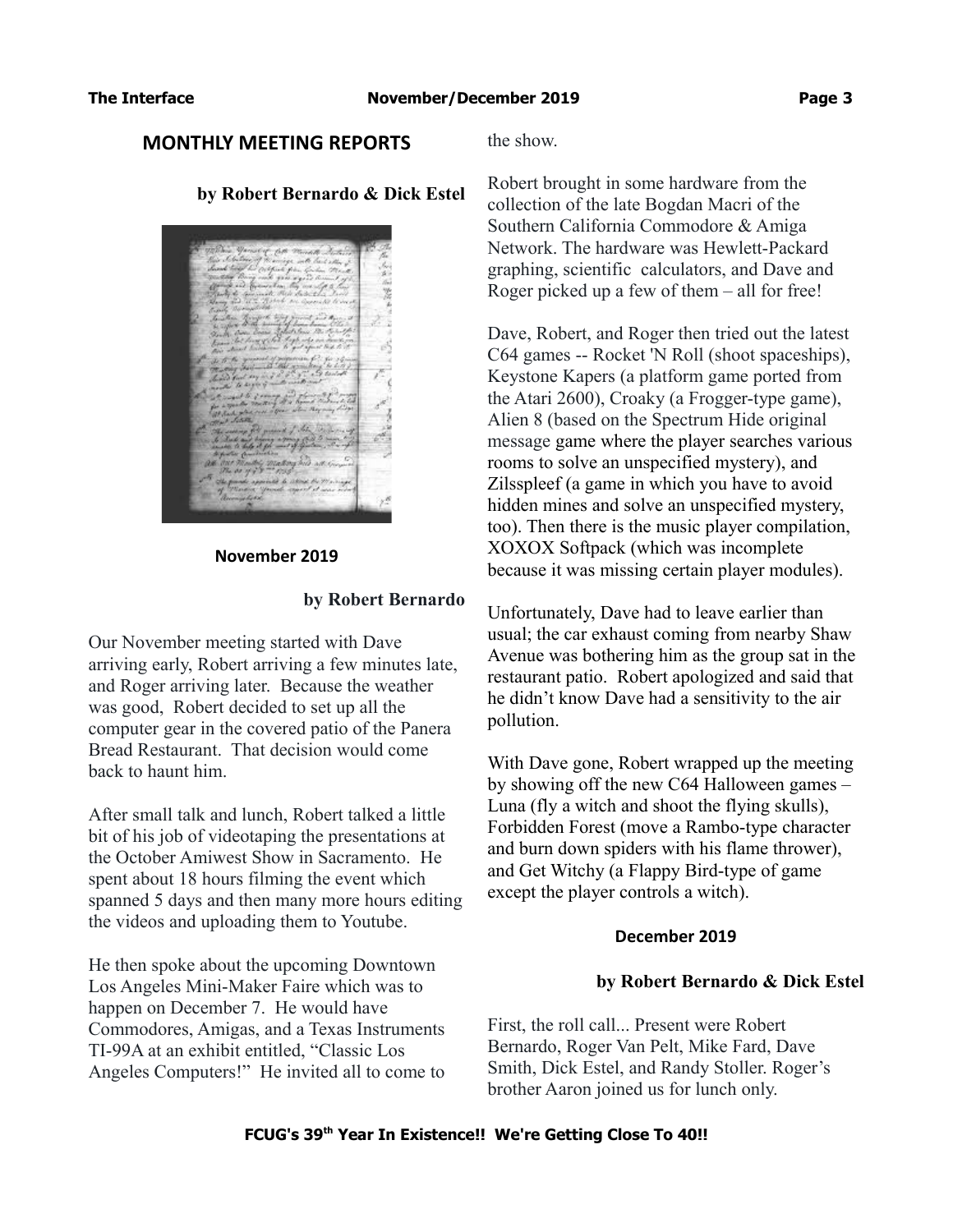### **The Interface The Interface According to According Page 4 Page 4 Page 4**

The club voted to make a \$50 donation to St. Jude's Children's Hospital, a charity we have supported for many years.

It being election month, the existing slate of officers was re-elected by acclamation: President, Robert Bernardo; vice president, Roger Van Pelt; Secretary-Treasurer, Dick Estel; and Board of Trustees, Brad Strait and Dave Smith.

Robert talked a bit about the Classic Los Angeles Computers exhibit that he had at the December 7 Downtown Los Angeles Mini-Maker Faire, but he talked more about how filmmakers Rory Muir and Jerold Kress were still videotaping his Commodore activities (videotaping which has carried on over a span of more than 10 years!). In fact, they traveled all the way to Visalia to film the building of Robert's tool shed which will house Commodore and Amiga hardware and software.

The Commodore L.A. Super Show (CLASS) returns for a second year, April 25-26, 2020. Our show in Seattle, the Pacific Commodore Expo NW (PaCommEx) will take place June 13 and 14. More information about both shows is available on-line.

[\(http://www.dickestel.com/fcug.htm#commvex\)](http://www.dickestel.com/fcug.htm#commvex)

Dave reported that newly-built C64s, named the 64 Maxi, are now available for pre-purchase in Europe. And the Commodore 65 appears ready to rise from the dead. Robert has donated to a fundraiser to produce molds for cases for the Mega65, based on the never-released C65 from CBM. We also saw most of a YouTube video created by the lead Mega65 developer, a video in which he tells of the computer's features.

Robert showed the Ultimate 64 from the estate of the late Bogdan Macri, the machine being valued at about \$650 as customized with new Kickstarter case and MechBoard 64 mechanical keyboard. We checked out a number of programs

saved on the USB sticks that came with the computer. One was GEOS 64, which ran from .D64 file in joystick mode, but did not recognize any RAM expansion because it did not have the proper Configure file. Another one was Oregon Trail, but Robert died before he reached eastern Tennessee (OK, I don't really know where the Oregon trail goes, but he died pretty quickly.)

We took a look at Lenard Roach's bill and budget work disk 3.1, but without entering actual data and without a connected printer, we could not really appreciate all the program's features.

We also tried to look at our New Member disk, with plans to update it, but the menu would not load. We have other copies in the library, so hopefully we can return to this project.



**CHUCK PEDDLE PASSES AWAY by Guest Contributor Cade Metz**

Chuck Peddle Dies at 82; His \$25 Chip Helped Start the PC

His invention brought digital technology to a new breed of consumer devices and powered early Apple and Commodore computers.

Chuck Peddle, the engineer and entrepreneur who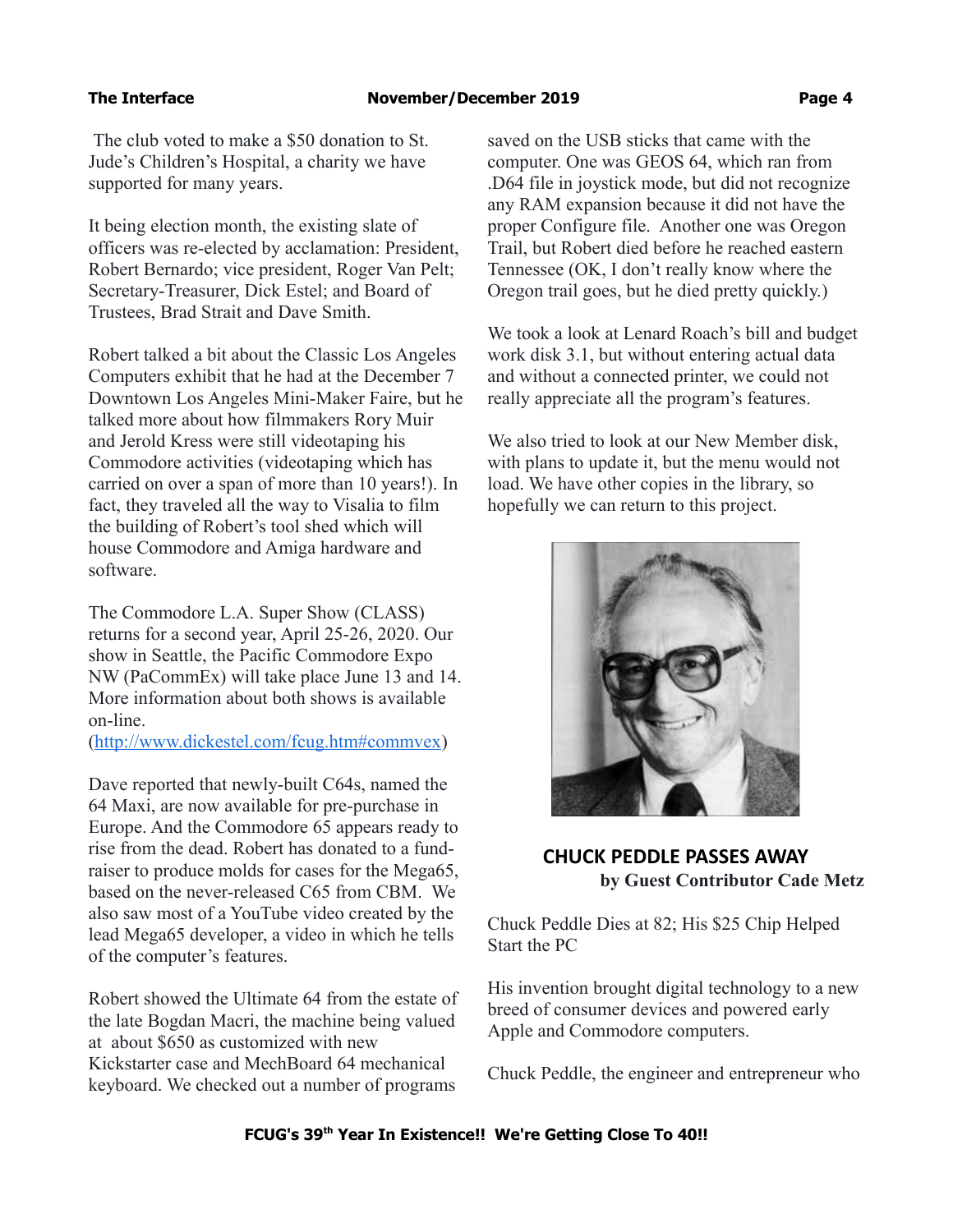helped launch the age of the personal computer after designing a microprocessor that sold for a mere \$25, died on Dec. 15 at his home in Santa Cruz, Calif. He was 82. His partner, Kathleen Shaeffer, said the cause was pancreatic cancer.

In 1974, Mr. Peddle and several other engineers were designing a new silicon chip at the Motorola Corporation in Phoenix when the company sent him a letter demanding that he shut the project down.

Mr. Peddle envisioned an ultra-low-cost chip that could bring digital technology to a new breed of consumer devices, from cash registers to personal computers. But his bosses saw it as unwanted inhouse competition for the \$300 processor Motorola had unveiled that year.

So Mr. Peddle moved the project to MOS Technology, a rival chip maker near Valley Forge, Pa., taking seven other Motorola engineers with him. There they built a processor called the 6502. Priced at \$25 — the cost of a dinner for four, and the equivalent of about \$130 today — this chip soon powered the first big wave of personal computers in both the United States and Britain, including the Apple II and the Commodore PET.

"The market needed a cheap one," Mr. Peddle said in a 2014 interview with the Computer History Museum.

In later years Intel, the Northern California chip giant, would come to dominate the personal computer business. But the market was seeded in Valley Forge, not Silicon Valley.

"Chuck Peddle is one of the great unsung heroes of the personal computer age," said Doug Fairbairn, a director at the Computer History Museum in Mountain View, Calif. "Virtually all of the early, successful, mass-market personal computers were built around the 6502, not chips from Intel or anyone else."

[Regarding a] 1975 advertisement for Mr. Peddle's MOS 6502 processor, priced at \$25, "The market needed a cheap one," he later recalled.

Charles Ingerham Peddle was born on Nov. 25, 1937, in Bangor, Maine, the oldest son of Thomas and Maxine (Denno) Peddle. His father was a salesman, his mother a commercial illustrator. In high school Chuck dreamed of being a radio announcer. (Television was still in its infancy.) But after traveling to Boston for an audition, he realized that his talents lay elsewhere. At the suggestion of a neighbor, he enrolled in the engineering school at the University of Maine.

After graduation, his aim was twofold: he wanted to live in California, and he wanted to build computers. So he took a job with General Electric, where he helped design early space vehicles, electronic cash registers and so-called time-share computers, massive mainframes that could be shared across companies, schools and other organizations.

Later, at Motorola, he worked on the 6800 chip, a \$300 processor used in pinball machines and other arcade games, before turning his attention to a lower-cost processor. When the company sent him a letter killing the project, he responded with a letter of his own. He told Motorola that because it was abandoning the project, all the work he had done now belonged to him.

When he first took the idea to MOS Technology, one of the company's founders, L.J. Sevin, turned him down, worried that Motorola would sue. So Mr. Peddle took the project to the other founder, John Paivinen, with whom he had worked at General Electric. Mr. Paivinen gave his approval.

After Mr. Paivinen had brought Mr. Peddle and the other Motorola engineers to Valley Forge and they built their low-cost chip, Motorola sued, just as Mr. Sevin had predicted. MOS fought the suit

### **FCUG's 39th Year In Existence!! We're Getting Close To 40!!**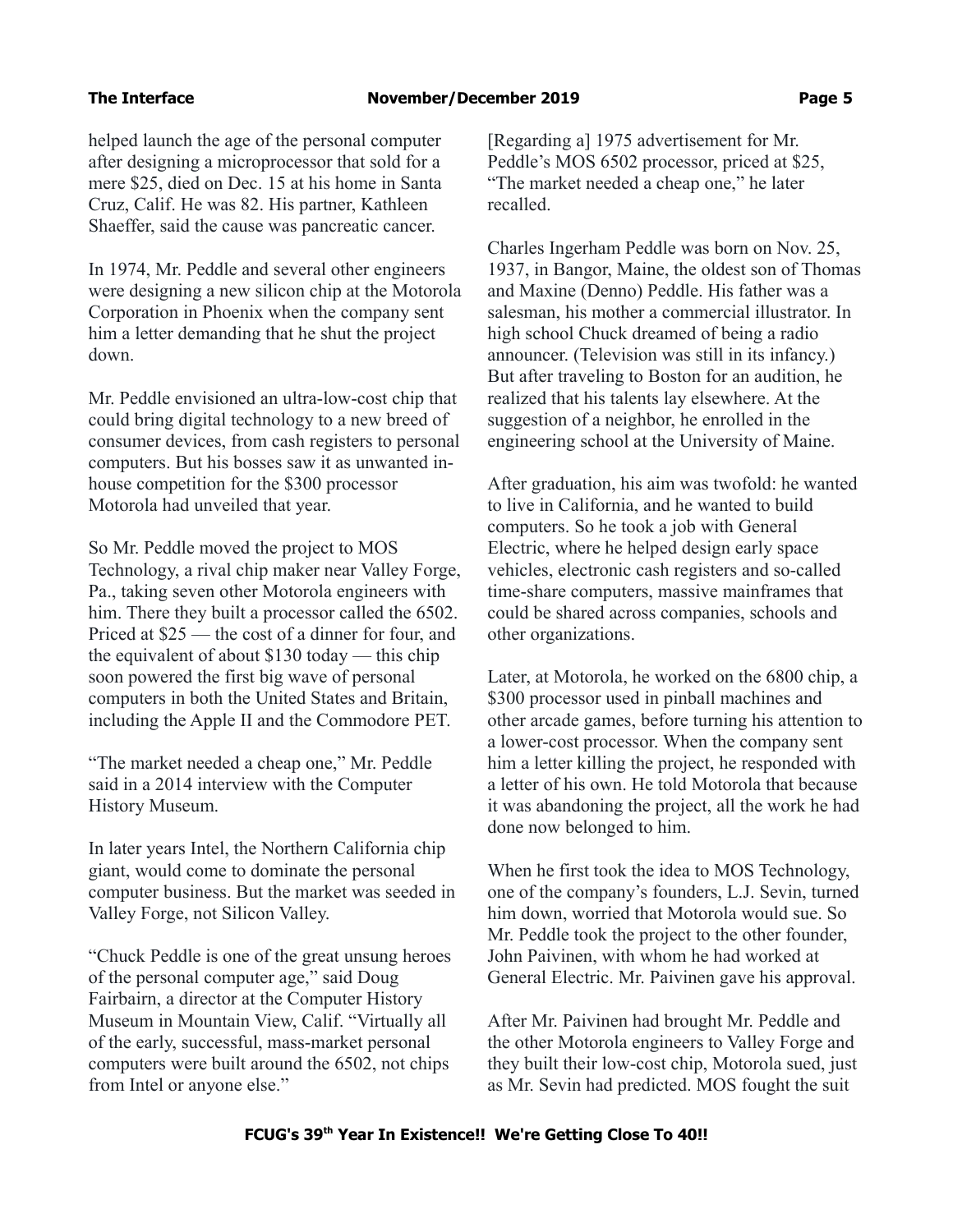### The Interface **November/December 2019 November 2019 Page 6**

for years before paying a \$200,000 fine.

By then, its \$25 chip was feeding the rise of the personal computer. At MOS, Mr. Peddle built a personal computer around his new chip called the KIM-1 (the letters stood for Keyboard Input Monitor), and he started selling chips to a pair of young entrepreneurs, Steve Jobs and Steve Wozniak, who were building a company called Apple.

In 1976, MOS was acquired by a calculator company, Commodore Business Machines, and Mr. Peddle became its chief engineer. Soon after, Mr. Jobs and Mr. Wozniak offered to sell Apple to Commodore, but Commodore declined. Mr. Peddle and his new company built their own personal computer around the 6502: the Commodore PET, which sold for \$495.

When the Commodore PET, which used Mr. Peddle's MOS 6502 microprocessor, was introduced, "That's when the personal computer market really took off," Bill Seiler, who worked alongside Mr. Peddle on the first Commodore computer, said in a phone interview.

The 6502 also powered the Atari gaming console, which brought video games into the home, and the BBC Micro, which introduced personal computers to Britain.

In the early 1980s, Mr. Peddle founded another PC company, Sirius Systems Technology, where he designed a machine called the Victor. In later years he built NNA Corporation, which made a computer with removable hard drives, letting people carry data from place to place — a forerunner of the USB stick.

In addition to Ms. Shaeffer, Mr. Peddle is survived by three brothers, Douglass, Duncan and Shelton Peddle; a sister, Marthalie Furber-Peddle; three sons, Thomas and Robert Peddle and Vernon Prestia; three daughters, Debbie and

Diane Peddle and Cheryl Prestia; seven grandchildren; and five great-grandchildren. His two marriages ended in divorce.

The PC age is now on the wane, but Mr. Peddle's big idea is just getting started. "His big thing was distributed intelligence, putting microprocessors in everything," Mr. Seiler said. "And nowadays, microprocessors are going into everything."



**Honoring Chuck Peddle;** Father of the 6502 and the Chip That Went With It

## **by Guest Contributor Bil Herd**

### **December 25, 2019**

Chuck Peddle, the patriarch of the 6502 microprocessor, died recently. Most people don't know the effect that he and his team of engineers had on their lives. We often take the world of microprocessor for granted as a commonplace component in computation devices; yet, there was a time when there were just processors, and they were the size of whole printed circuit boards.

Chuck had the wild idea while working at Motorola that they could shrink the expensive processor board down to an integrated circuit… a chip. [Motorola] made their living selling \$14,000 processor boards and [told him] to knock off all of the noise about a \$25 alternative.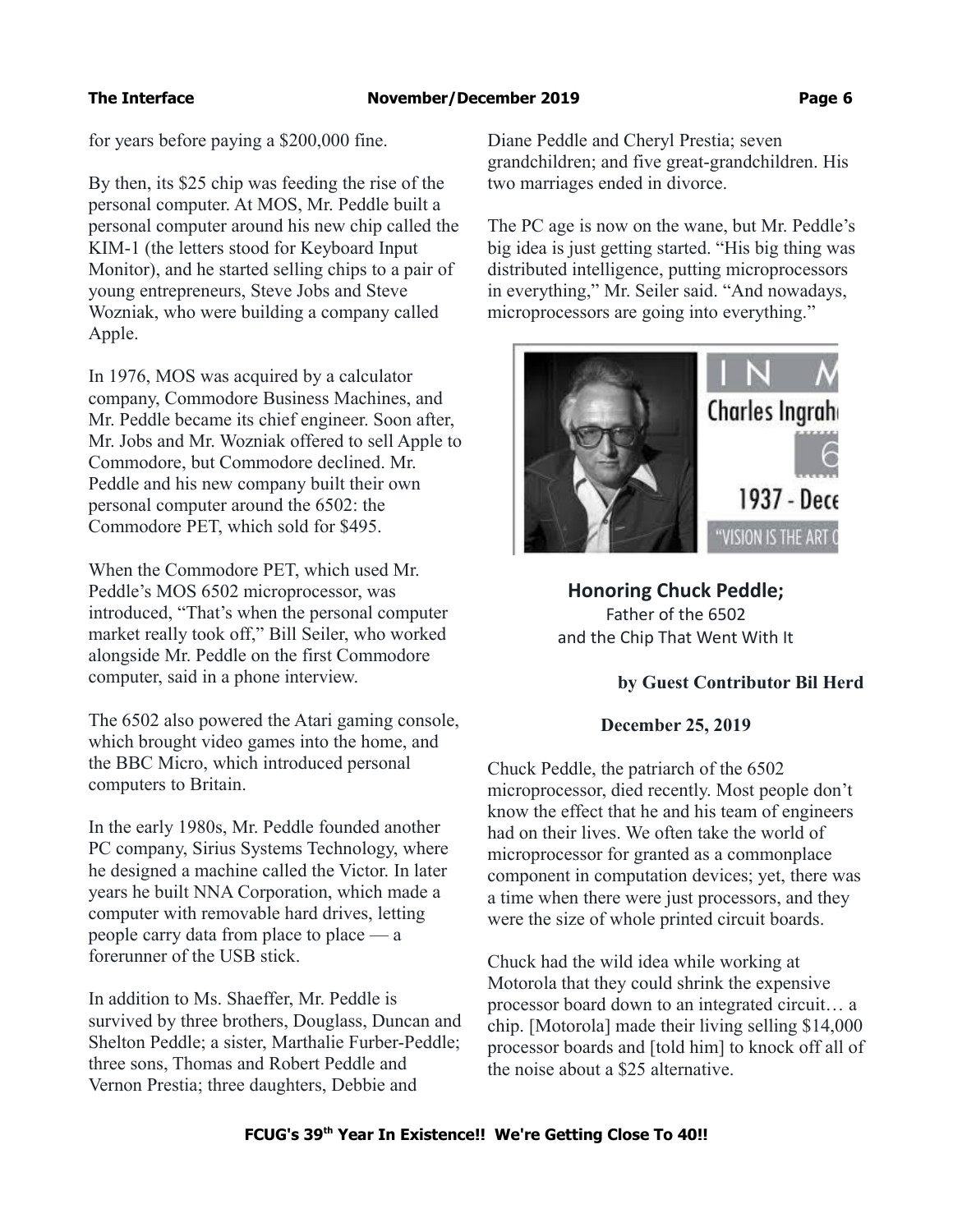In Chuck's mind this was permission to take his idea and the engineering team elsewhere. Chuck and his team started MOS Technologies in the 1970's in Norristown, PA, and re-purposed their work on the Motorola 6800 to become the MOS 6502. Lawsuits followed.

If you asked Chuck about his contribution, he would dismiss the claim that he was the father of the KIM-1 single board microcomputer of the early era. "Look at the keyboard; you can tell that was done by someone on the calculator side of things," I believe I heard him say.

When asked about the 6502, his reply was that he was more proud of the peripherals, the Input/Output (I/O) chips that supported a microprocessor. These support chips made it possible for a user to interact with the microprocessor, and his reply was something along the lines of the fact that you couldn't have a terminal or cash register system unless there was a way to read the user's keys and display something back.

The story of the venerable 6502 is one of those that we will never know just how much influence it had on people's computing experience, even today. You may have not played an Atari game yourself, but the chances are good that the architect/designer/programmer of your computer did. The designer of the game Minecraft started on a Commodore C128, a 6502-based system as was its famous predecessor the C64, and if you have ever seen a TV show about the 1980's, they inevitably show an Apple computer, based on the 6502.

Chuck and crew were gone by the time I got to Commodore, though I was officially hired by MOS first. We sat in their same chairs in their same offices and could feel their presence. I used to joke about a still warm cigar in the ashtray or spotting Peddle's unicorn down the hall, a reference to the wizard-like aura we attributed to

the early guys. I also used to call the early team the "Motorola 5", in tribute to their "on the run" status from Motorola, though there may have actually been 6 of them.

[As we sat in those same offices], it seemed to me that the lights dimmed, and I thought I could smell incense and hear chanting as [a] schematic was pulled from the lowest drawer... apparently early schematics were printed on parchment, such was the condition of the old hand-drawn schematic. My friend Benny, father of many a disk drive you may never have heard of, brushed at something written lightly on one of the pad symbols and then laughed when he read what had been penciled in. What was written was in a sense a tribute to Chuck on a pin that he had lobbied for specifically to be included in the 6502, the Set Overflow (SO) pin; the pad had been renamed CPS for the Chuck Peddle Special pin.

To Chuck Peddle, one of the fathers of the modern processor AND the chips that made it usable: 1937-2019.



## **>>--> Officers and Keypersons <--<<**

| The Interface Editor  Lenard Roach    |  |
|---------------------------------------|--|
|                                       |  |
| Pelt                                  |  |
| Club equipment  Roger Van Pelt        |  |
| Meeting place reservation  Dick Estel |  |

## -**The Small Print-**

The Fresno Commodore User Group is a club whose members share an interest in Commodore